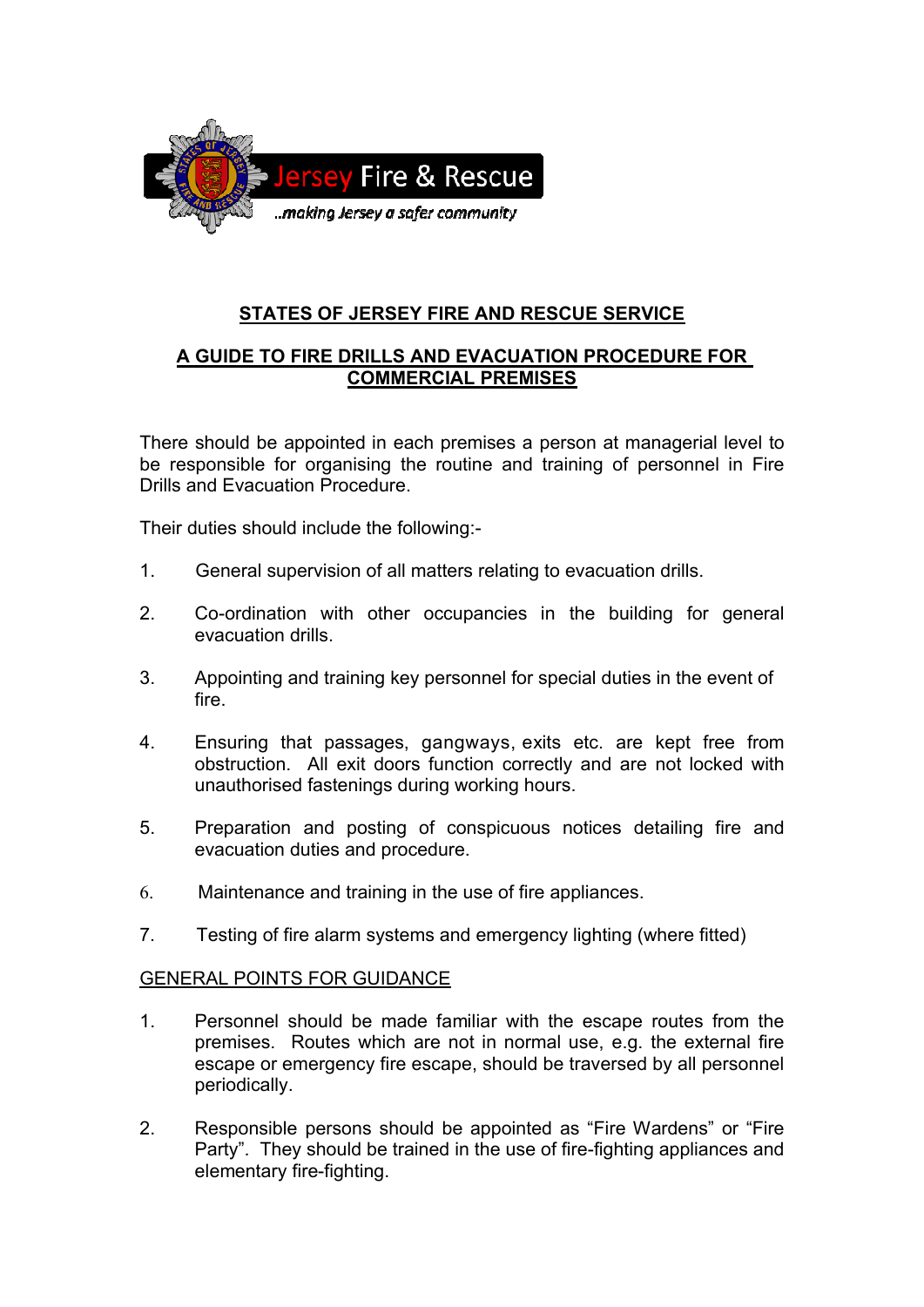- 3. It is advisable that as many persons as possible should be made familiar with the operation and limitations of hand extinguishers.
- 4. Persons should be detailed to ensure that all personnel are evacuated from the premises, including such places as toilets, rest rooms, canteen etc.
- 5. An assembly point should be established, with the co-operation of the owners and other tenants, preferably in a position not likely to obstruct the activities of the Fire Service.
- 6. A person or persons should be charged with checking that all employees report to the assembly point. Arrangements should be made for a nominal roll of all occupants to be immediately available at the assembly point. The importance of ensuring that the list is always complete and up-to-date cannot be over-emphasised.
- 7. All personnel should be made familiar with the telephone arrangements and fire alarm system in the premises.

## PERSON DISCOVERING A FIRE

- 1. Immediately operate the nearest fire alarm call point.
- 2. Ensure that the Fire Service is called.
- 3. Attack the fire, if possible, with the appliances provided but without taking personal risks.

## \* "FIRE WARDENS" OR "FIRE PARTY"

- 1. Proceed to the scene of the fire.
- 2. Attempt to extinguish the fire.
- 3. Close all doors and windows in the immediate vicinity to restrict fire spread.

# \* PERSONS RESPONSIBLE FOR COMPLETE EVACUATION

- 1. Make a quick search of all toilets and rest rooms etc.
- 2. Assist in closing all other doors and windows.
- 3. Evacuate and proceed to assemble point.

## PERSONNEL NOT DETAILED FOR SPECIAL DUTIES

1. Stop work.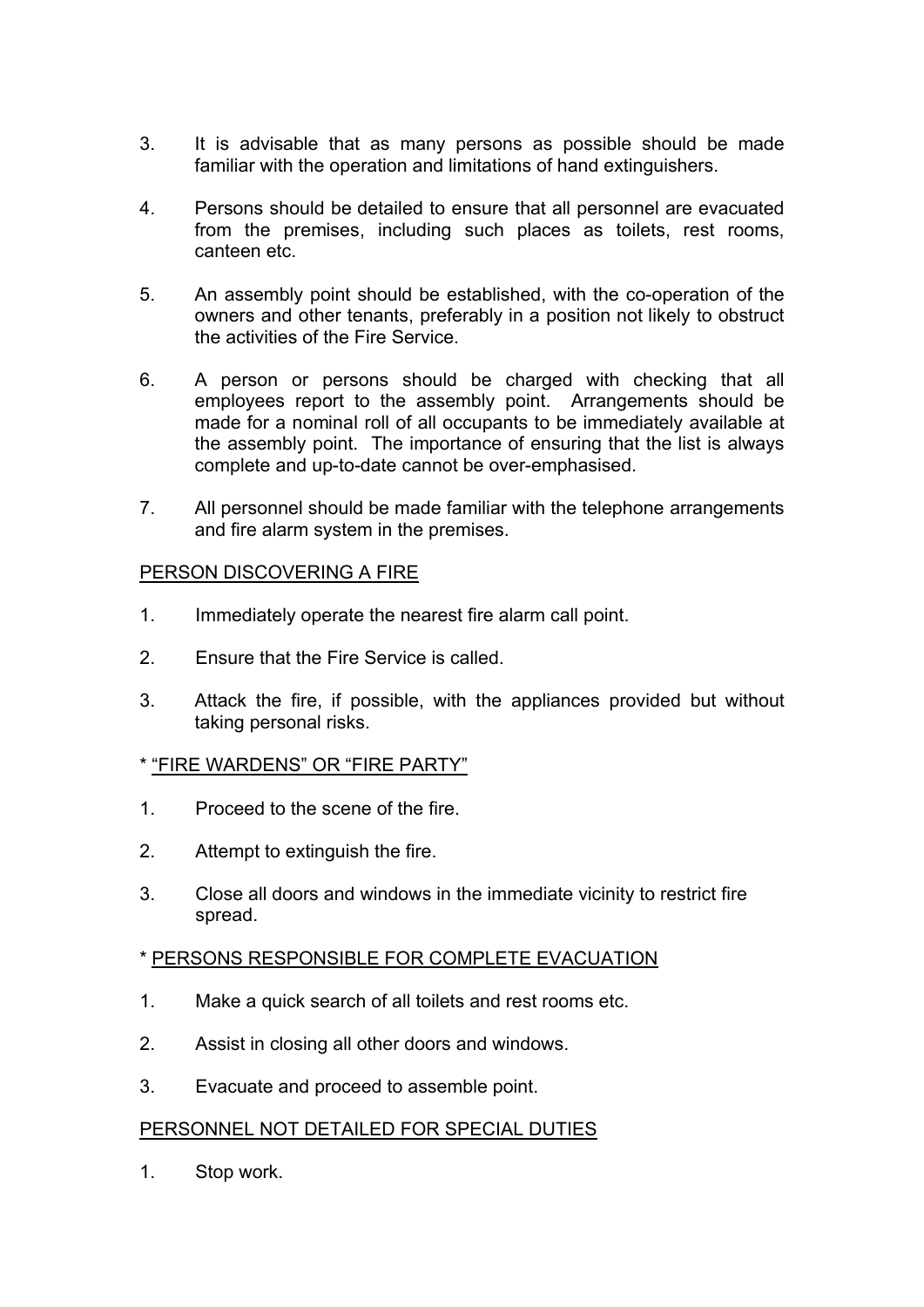- 2. Shut off power to machines or equipment (if any).
- 3. Switch off all gas and/or electrical appliances.
- 4. Put chairs, stools, racks and any other obstruction on top of or under benches to clear the passageways.
- 5. Proceed in an orderly manner to the nearest available exit and then to the assembly point.

### IMPORTANT NOTE

DO NOT remain behind to collect personal belongings.

DO NOT return into the building after evacuation.

### MANAGEMENT AND OFFICE STAFF

- 1. Close all windows and doors except exit doors.
- 2. Switch off all gas and/or electrical appliances.
- 3. Evacuate in an orderly manner by the nearest available exit and then to the assembly point.
- 4. Management to ensure that the Fire Service has been called.
- 5. Inform the Fire Officer in Charge, of the location of the fire.

#### \* PERSON OR PERSONS RESPONSIBLE FOR ASSEMBLY POINT

- 1. Proceed to assembly point and take roll call.
- 2. Inform senior member of staff who should wear a reflective jacket to aid identification by Fire Service.
- 3. Senior member of staff to meet Fire Service Officer in charge on arrival to pass on relevant information.
	- a) location of fire,
	- b) any persons unaccounted for,
	- c) location of ventilation or air conditioning control units,
	- d) any U.P.S. systems installed.

\* Where applicable, generally in larger premises.